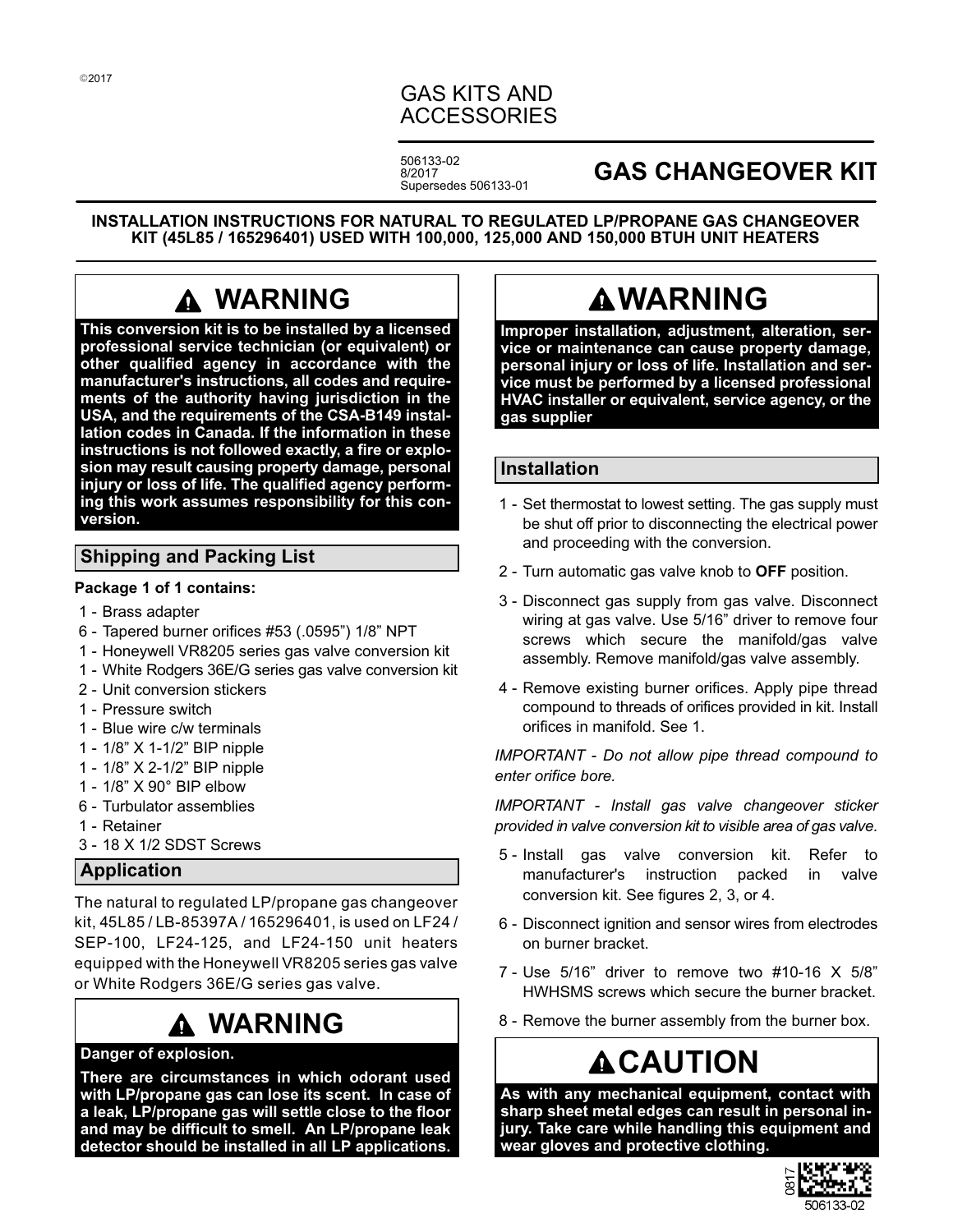<span id="page-1-0"></span>



- 6- Replace pressure regulator adjust cover screw.
- 7- Attach caution label contained in envelope to gas valve where it can be readily seen. Also attach the small round label to top of regulator adjusting cover screw.



#### **CONVERSION OF HONEYWELL VR8205 GAS VALVE (Natural to LP)**

- 1. Remove regulator cap screw and pressure regulator adjusting screw.
- 2. Remove existing spring.
- 3. Insert replacement spring with tapered end down.
- 4. Install the new plastic pressure regulator adjustment screw so that the top of the screw is flush (level) with the top of the regulator. Turn the pressure regulator adjusting screw clockwise six complete turns. This adjustment provides a preliminary pressure setting of about 10" w.c. (2.5 kPa) for the LP regulator.
- 5. Check regulator setting either with a manometer or by clocking the gas meter.





- 3- Remove pressure regulator spring from regulator housing.
- 4- Insert the stronger spring contained in this kit into the regulator housing.
- 5- Replace the pressure regulator adjusting screw. Adjust outlet pressure to heating unit manufacturer's LP specifications.
- 6- Replace pressure regulator adjust cover screw.
- 7- Attach caution label contained in envelope to gas valve where it can be readily seen. Also attach the small round label to top of regulator adjusting cover screw.

**FIGURE 4**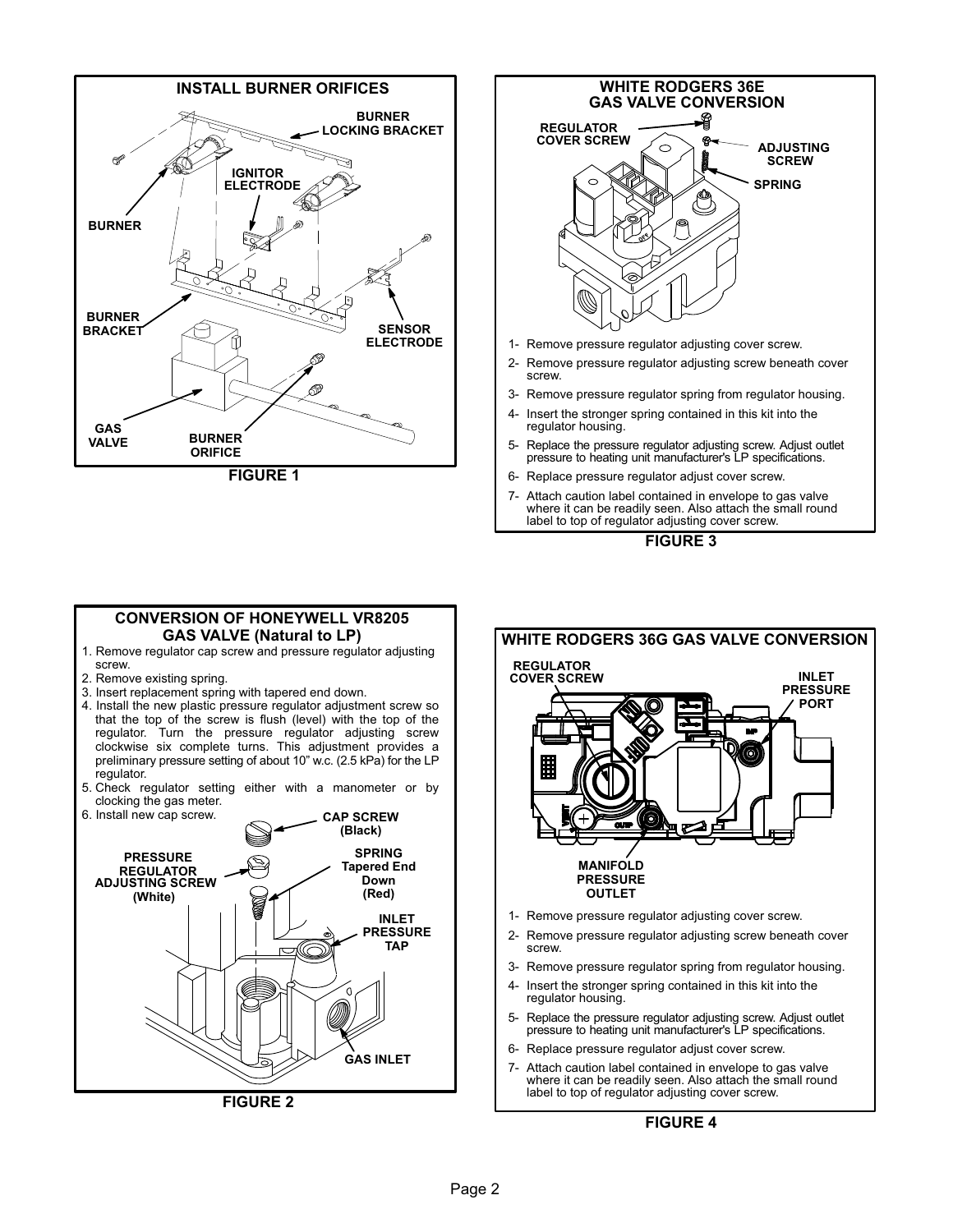9 - Pick required number of turbulators for the unit heater: four turbulators for LF24/SEP-100; five for LF24-125; six for LF24-150.

### *IMPORTANT - When handling turbulators wear gloves and goggles and NIOSH approved dust and mist respirator. Wash exposed skin areas with soap and warm water after handling.*

10- Carefully insert turbulator assemblies into heat exchanger tubes. Orient as shown in figure 5.

#### *NOTE - Turbulators are brittle - take care in handling.*

11- Install retainers on vest panel to secure the turbulators. Fasten each retainer with three #8-18 X 1/2 SDST self-drilling screws supplied in the kit.

*NOTE - For model LF24-125, shorten the retainer by cutting off one segment.*



**FIGURE 5**

- 12- Reinstall burner assembly in burner box using two #10-16 X 5/8" HWHSMS screws and 5/16" driver.
- 13- Reconnect ignition wire and sensor wire.
- 14- Reinstall manifold/valve assembly. Secure with four #10-16 X 5/8" HWHSMS screws.

# **Install Pressure Switch - VR8205 & 36E**

- 1- For Honeywell VR8205 series gas valve connect the 1/8" X 2-1/2" BIP nipple to pressure switch (both supplied in the LP kit). Apply pipe thread compound to the nipple thread before connecting parts.
- 2- For White Rodgers 36E series gas valve use the 1/8" X 90° BIP elbow and two BIP nipples to install pressure switch (all parts supplied in the LP kit). Apply pipe thread compound to the nipple threads before connecting parts.
- 3- Remove cap screw from inlet pressure tap on gas valve. Apply pipe thread compound to threads of the 1/8" BIP nipple and screw the pressure switch/BIP nipple assembly into the inlet pressure tap on the gas valve. See figures [2](#page-1-0) or [3](#page-1-0) for gas valve inlet pressure tap location. Figures 6 and 7 show installed pressure switches.



**FIGURE 6**



**FIGURE 7**

# **Install Pressure Switch - 36G**

- 1- For White Rodgers 36G series gas valves, use the 1/8" X 1.5" BIP nipple and the brass adapter to install the pressure switch (all parts supplied in kit). Apply pipe thread compound to the nipple threads before connecting to the switch and brass adapter.
- 2- Thread the brass adapter into the gas inlet and tighten by hand. Using the properly sized wrench, tighten the fitting taking care to position the side port as shown in figure [8](#page-3-0). Apply pipe thread compound to the adapter threads before connecting to gas valve.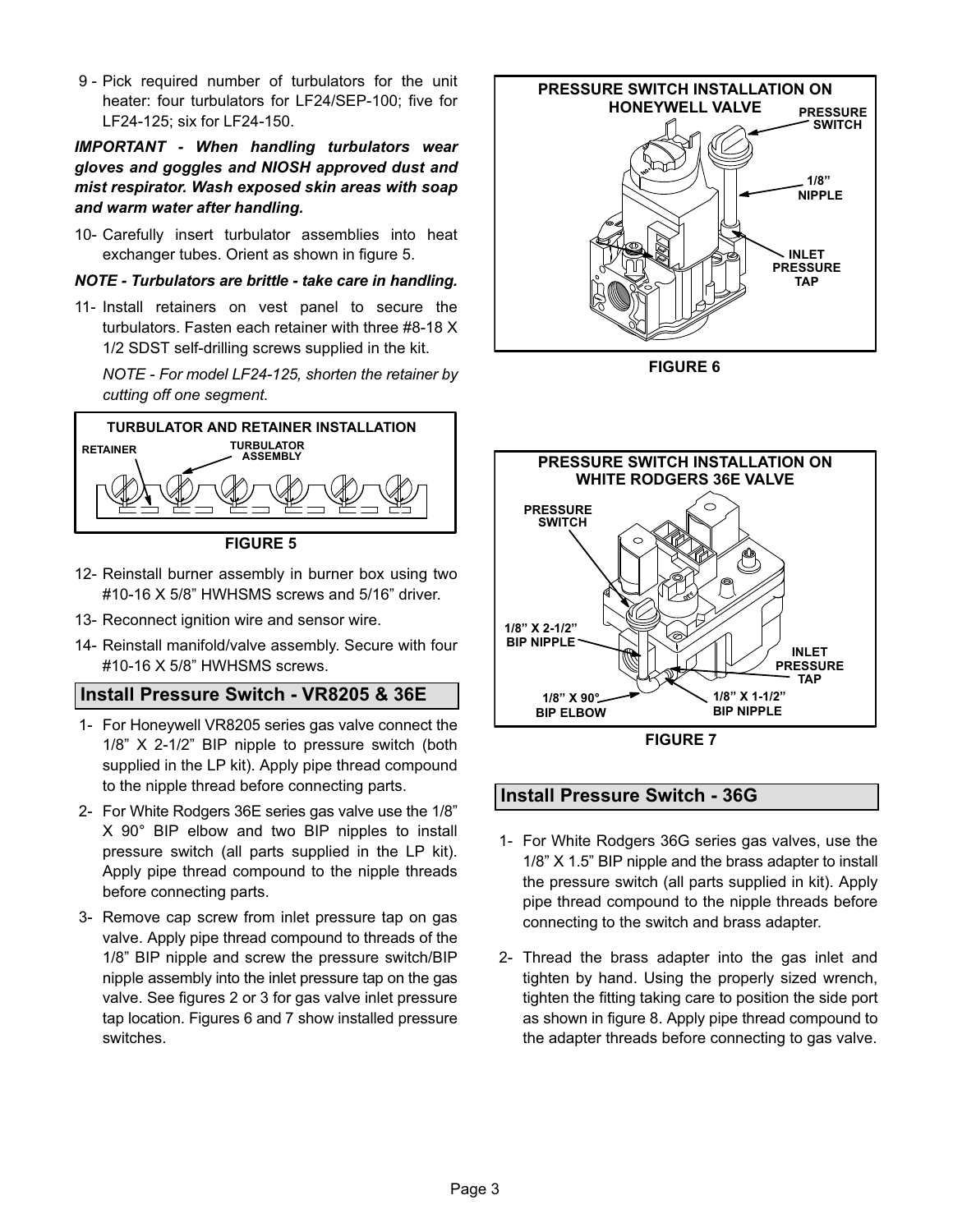<span id="page-3-0"></span>

**FIGURE 8**

# **Connect Switch Wiring and Gas Supply**

- 1- Connect the insulated end of blue wire (provided) to pressure switch terminal "C" (common). Connect the other end of the blue wire to the gas valve terminal. Connect the blue wire from the control board to "NO" terminal on the pressure switch. Reconnect the yellow wire from the control board to the other terminal on gas valve. See figure 9.
- 2- Connect gas supply to gas valve or brass adapter.
- 3- Restore gas to unit.

*IMPORTANT - Carefully check all piping connections. DO NOT use matches, candles, open flame or other means of ignition to check for gas leaks. Use a soap solution or other preferred means.*

 4- Affix unit conversion stickers provided in the kit adjacent to unit rating plate.

# **! IMPORTANT**

**Some soaps used for leak detection are corrosive to certain metals. Carefully rinse piping thoroughly after leak test has been completed. Do not use matches, candles, flame or other sources of ignition to check for gas leaks.**



**FIGURE 9**

# **Start-Up And Adjustments**

BEFORE LIGHTING, smell all around the appliance area for gas. Be sure to smell next to the floor because some gas is heavier than air and will settle on the floor.

Use only your hand to push in or turn the gas control knob. Never use tools. If the knob will not push in or turn by hand, do not try to repair it, call a qualified service technician. Force or attempted repair may result in a fire or explosion.

### **A - Placing Unit In Operation:**

*IMPORTANT - Follow the lighting instructions provided on the unit. If lighting instructions are not available, see section below.*

LF24 and SEP unit heaters are equipped with an automatic spark ignition system. DO NOT attempt to manually light burners on these furnaces. Each time thermostat calls for heat, the burners will automatically be lit.

- 1 Make sure thermostat is set below room temperature and power is turned off to unit.
- 2 This appliance is equipped with an ignition device which automatically lights the burners. DO NOT try to light the burners by hand.
- 3 Turn knob on gas valve clockwise to OFF. Do not force.
- 4 Wait 15 minutes to clear out any gas. If you then smell gas, immediately call your gas supplier from an outside phone. Follow the gas supplier's instructions. If you do not smell gas go to next step.
- 5 Turn knob on gas valve counterclockwise to ON.
- 6 Turn on all electrical power to unit.
- 7 Set thermostat to desired setting.

*NOTE - When unit is initially started, steps 1 through 7 may need to be repeated to purge air from gas line.*

#### **B - Gas Pressure Adjustment**

- 1 Check gas line supply pressure with unit firing at maximum rate. A minimum of 11.0" w.c. should be maintained.
- 2 After gas line pressure has been checked and adjusted, check manifold pressure at the pressure tap on the outlet side of the gas valve. The correct manifold pressure for LP/propane gas is shown in table 1. Refer to figures [2](#page-1-0) , [3](#page-1-0), or [4](#page-1-0) for gas manifold pressure adjustment screw location.

#### **C - Burner**

Burner flame - Start burner and allow to operate for a few minutes. Observe flame. Flame should be predominantly blue (with some yellow), strong and steady. Flame should burn continuously from all burners.